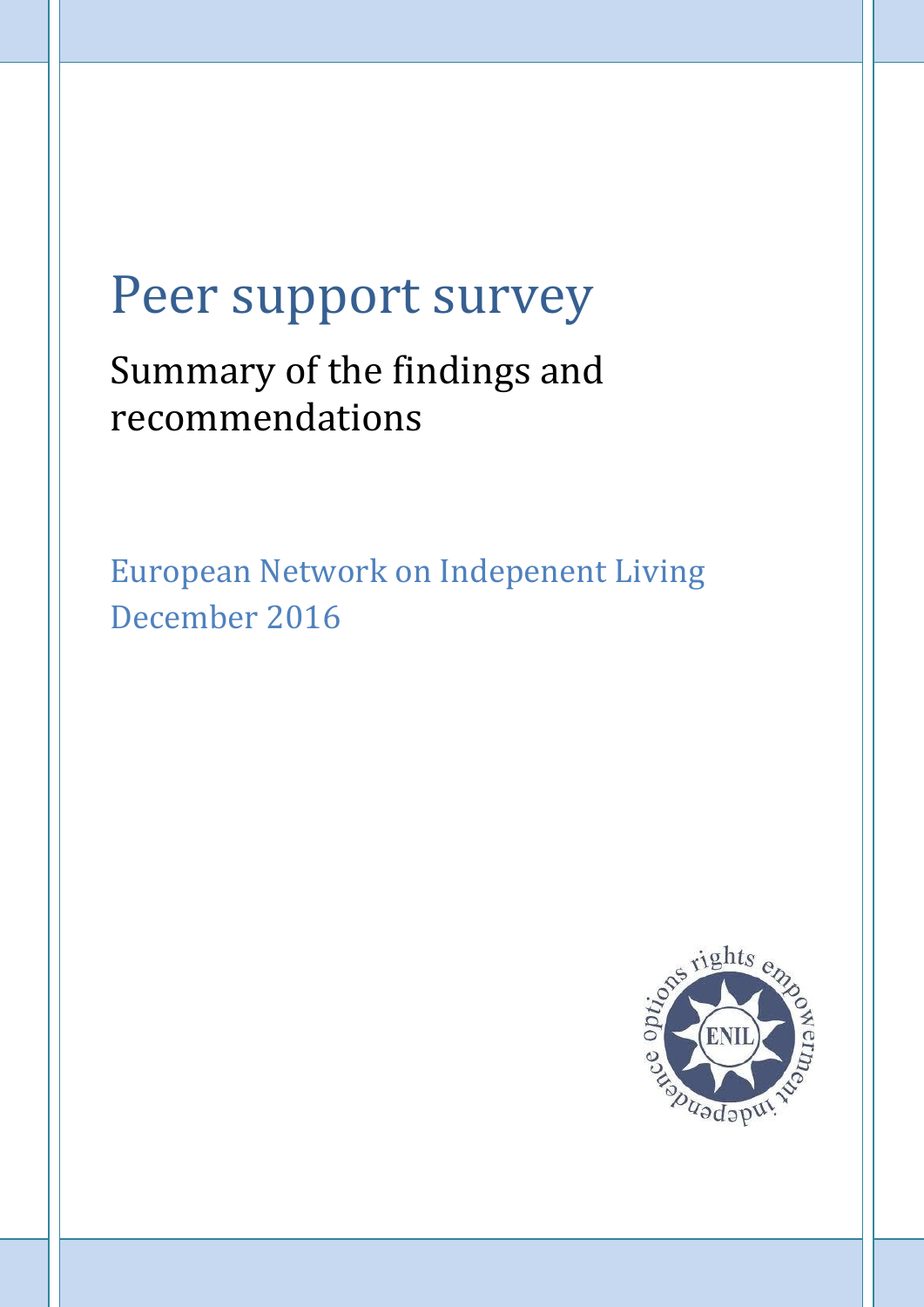# **About the European Network on Independent Living**

The European Network on Independent Living (ENIL) is a Europe-wide network of disabled people, with members throughout Europe. ENIL is a forum for all disabled people, Independent Living organisations and their non-disabled allies on the issues of Independent Living. ENIL represents the disability movement for human rights and social inclusion based on solidarity, peer support, deinstitutionalisation, democracy, self-representation, cross disability and self-determination.

# **Acknowledgments**

Results of the survey were compiled and written up by Dilyana Deneva and Jamie Bolling, and edited by Ines Bulic. ENIL would like to thank all the individuals and organisations who responded to the survey, thus providing us with valuable information about the situation in their countries. The list of respondents is available in Annex 2.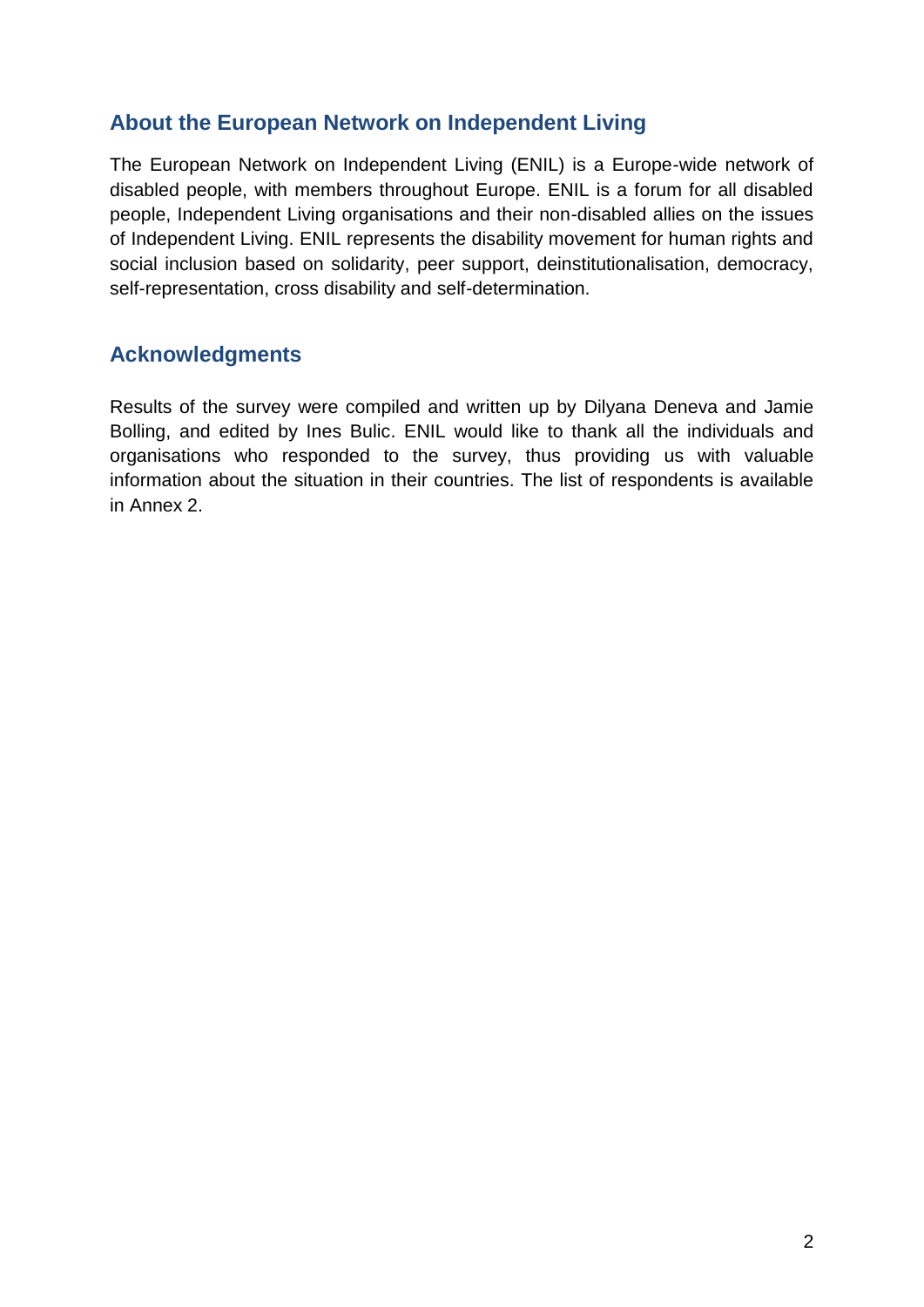# **Table of contents**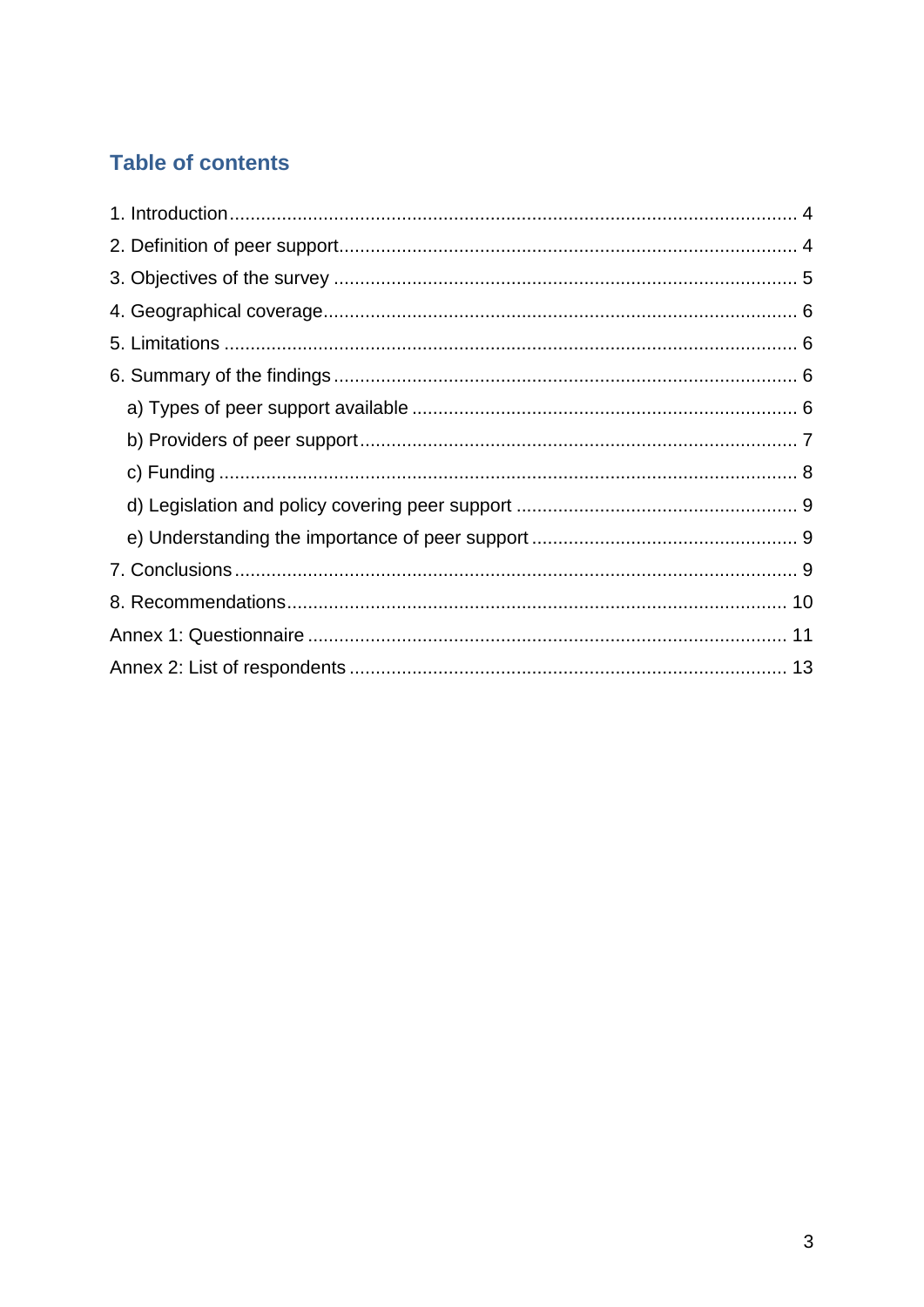# **1. Introduction**

The European Network on Independent Living (ENIL) advocates for better access to peer support for disabled people, as essential to the implementation of the right to independent living. Since its establishment in 1989, ENIL has been highlighting the importance of peer support for the self-determination of disabled people.

*Any organization, governmental or non-governmental including organizations for disabled persons, individuals and professionals who use the term "Independent Living' in their work have to comply with the following principles:*

*a) to use peer support as the foremost educational tool for sharing information,*  experiences and insights in order to make people with disabilities conscious of *the audio, visual and cultural, psychological, social, economic and political oppression and discrimination that they are exposed to,*

*b) to make persons with disabilities aware of their possibilities to reach full equality and participation,*

*c) to empower persons with disabilities by assisting them to acquire the skills to manage their social and physical environment with the goal of full equality and participation in their families and society*. 1

ENIL is concerned that, although most European countries have ratified the UN Convention on the Rights of Persons with Disabilities (CRPD), they still fail to ensure adequate access to peer support. Information about where and how peer support is provided, and how it is funded, is also lacking. ENIL had therefore decided to carry out a survey, in order to obtain a better picture of the provision of peer support to disabled people in the European Union (EU) and the Council of Europe area. The survey questions can be found in Annex 1.

This survey was just one of ENIL"s activities aimed at promoting peer support at the European level. Another activity was the peer support training organized by ENIL and CIL Sofia, which took place in Sofia in September 2016. After this event, the Peer Support Training Manual, produced in 2014, was updated and can be found at this link.

### **2. Definition of peer support**

According to ENIL, "peer support" refers to people with a common experience supporting each other on an equal basis. This involves the provision of information and practical, emotional, social or physical support through listening, education, mentoring, mediation, (self-)advocacy, and other. Peer support can be provided oneto-one or in groups and can take place in different settings (for example, people"s own home, peer-run organisations, such as Centres for Independent Living or selfadvocacy groups, schools, work places, and social or health services), as well as by

**<sup>.</sup>** <sup>1</sup> For more information, please see:<http://www.independentliving.org/docs2/enildocs.html>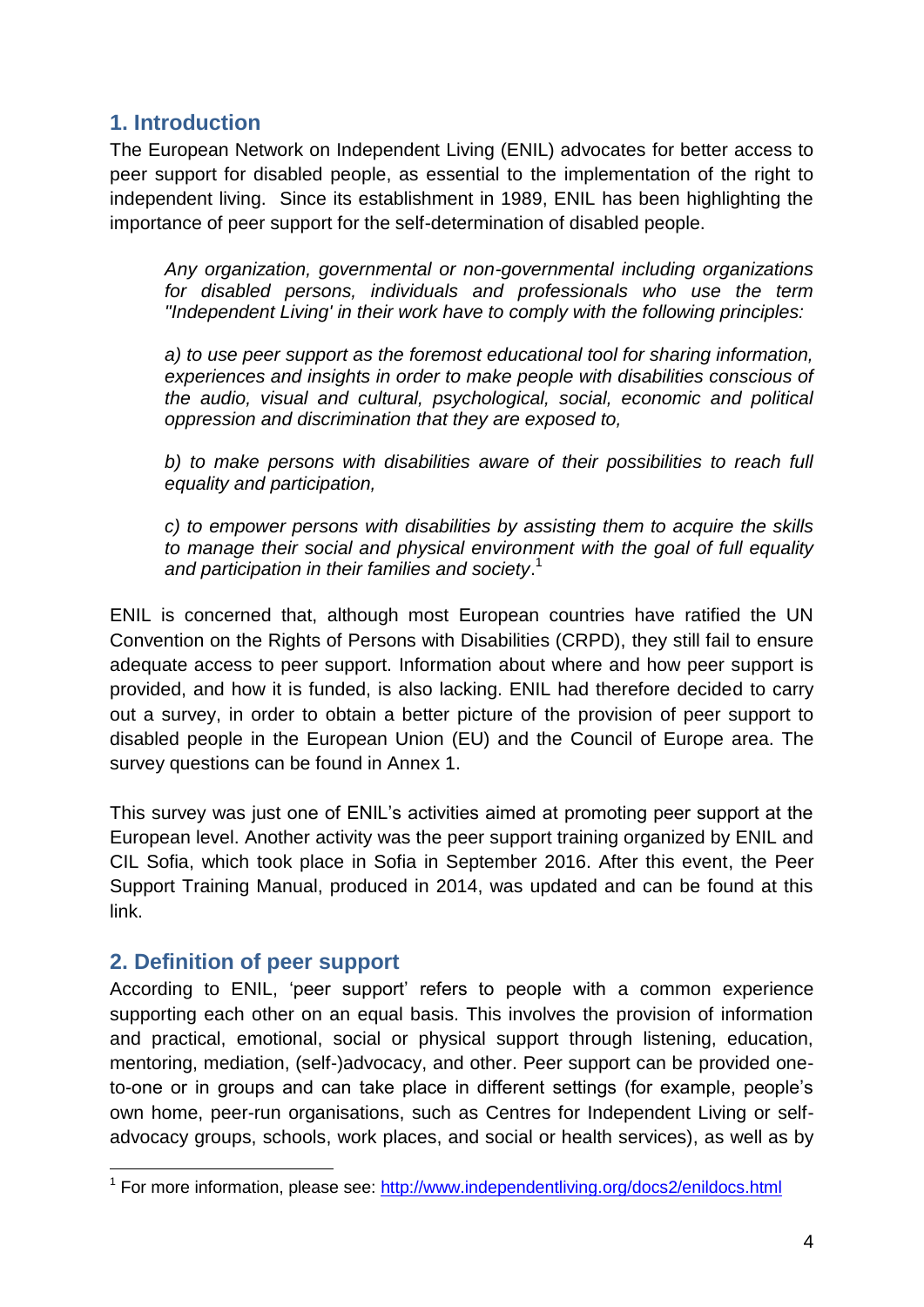phone or online (e.g. social media, websites, forums, email, etc.). It can be paid or unpaid and can be provided by people with or without training.

Peer support is central to the philosophy and practice of Independent Living and to the effective implementation of Article 19 of the CRPD – Living Independently and Being Included in the Community (Box 1). It is one of the pillars of Independent Living and a tool for empowerment of disabled people. Peer support is also key to implementing deinstitutionalisation, if the process is to result in the full inclusion and participation of disabled people in society, as required by Article 19<sup>2</sup>.

#### **BOX 1: Article 19 – Living independently and being included in the community**

States Parties to this Convention recognize the equal right of all persons with disabilities to live in the community, with choices equal to others, and shall take effective and appropriate measures to facilitate full enjoyment by persons with disabilities of this right and their full inclusion and participation in the community, including by ensuring that:

(a) Persons with disabilities have the opportunity to choose their place of residence and where and with whom they live on an equal basis with others and are not obliged to live in a particular living arrangement;

(b) Persons with disabilities have access to a range of in-home, residential and other community support services, including personal assistance necessary to support living and inclusion in the community, and to prevent isolation or segregation from the community;

(c) Community services and facilities for the general population are available on an equal basis to persons with disabilities and are responsive to their needs.

### **3. Objectives of the survey**

1

ENIL aimed to achieve the following by disseminating the survey:

 To obtain general information about disabled people"s access to peer support in Europe, and ways in which peer support is provided;

<sup>2</sup> For more information, please see, for example: Jaillet, C (2009) *From institutions to Independent Living: the need of peer-support and education programs,* at [http://www.independentliving.org/docs7/JAILLET-C-2009-From-institutions-to-independent](http://www.independentliving.org/docs7/JAILLET-C-2009-From-institutions-to-independent-living-peer-support-and-education.html)[living-peer-support-and-education.html;](http://www.independentliving.org/docs7/JAILLET-C-2009-From-institutions-to-independent-living-peer-support-and-education.html) R. Barbuto, M. Biggeri, G. Griffo, *Life project, peer counseling and self-help groups as tools to expand capabilities, agency and human rights,*  pp. 192-205 in Alter, Vol. 5, Issue 3, (July – September 2011), Paris, at [http://www.sciencedirect.com/science/article/pii/S1875067211000575;](http://www.sciencedirect.com/science/article/pii/S1875067211000575) Barguto, R., Ferrarese Vl, Griffo G., Napoletano E., Spinuso G. *Peer Counselling. From victims of history to protagonists of the life.* Lamezia Terme (CZ), Comunita Edizioni, 2006; and World Health Organisation (2014) *Innovation in deinstitutionalization: a WHO expert survey,* at http://www.lisboninstitutegmh.org/assets/docs/publications/9789241506816\_eng.pdf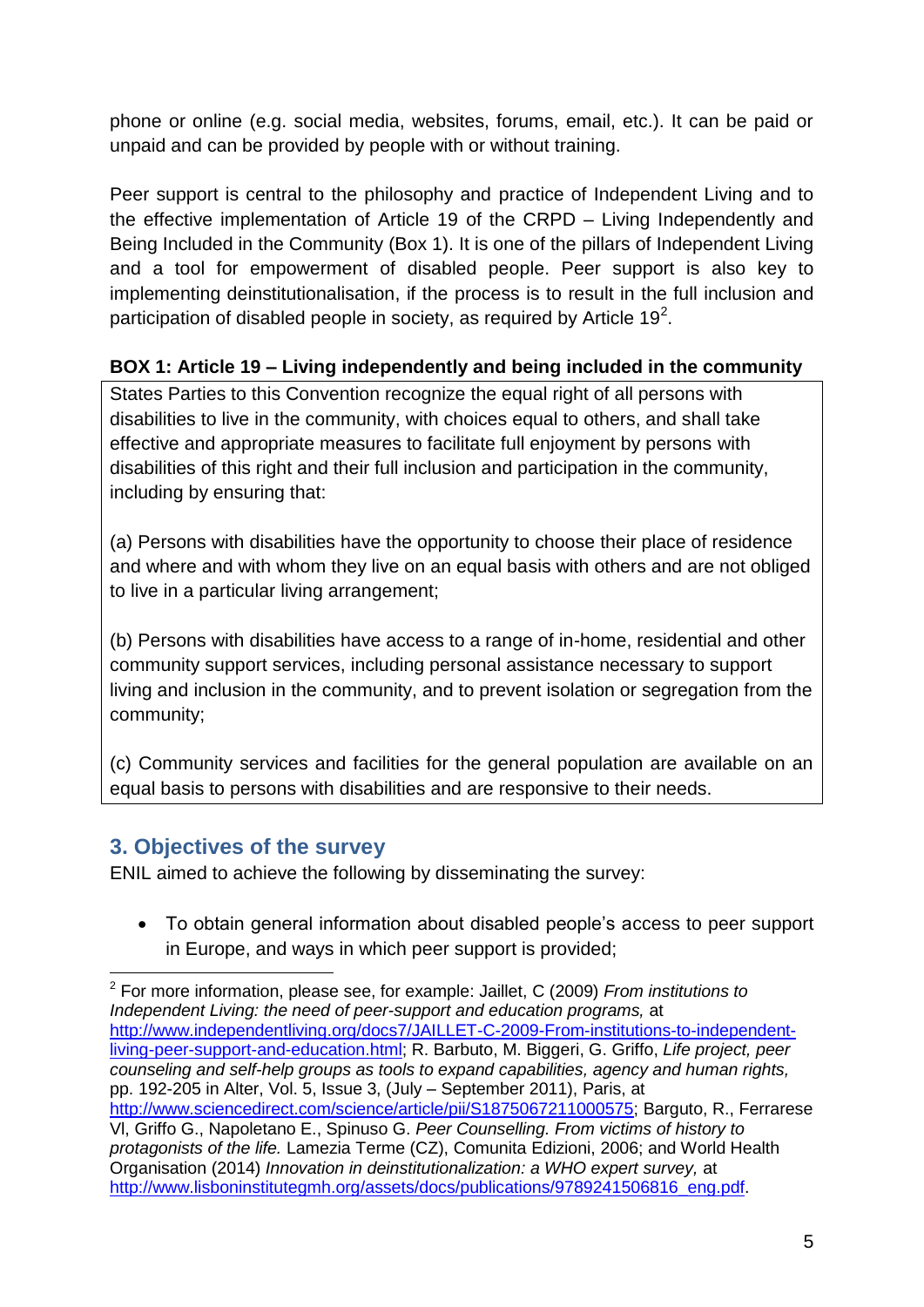- To map the differences between countries, and to identify the main gaps in the provision of peer support;
- Based on the information provided, to identify actions that should be taken to improve the provision of peer support in Europe;
- To feed into the training on peer support, organised in September 2016;
- To raise awareness among our members, other disabled people"s organisations, service providers and the European Commission about the importance of peer support;
- To be able to better plan future work on peer support, based on what is most lacking and what can be achieved at the EU level.

#### **4. Geographical coverage**

Twenty six respondents completed the survey, from the following countries: Albania, Armenia, Belgium, Bosnia and Herzegovina, Bulgaria, Croatia, Cyprus, Estonia, Finland, France, Greece, Hungary, Iceland, Italy, Latvia, Lithuania, Moldova, Montenegro, Romania, San Marino, Serbia, Slovenia, Spain, Sweden and the UK. For the UK and Italy, two surveys were completed: for Scotland and Wales in the UK, and for the regions of Latium and Umbria in Italy. Our Greek member did not complete the survey, noting that the concept of peer support is unknown in the country, and there is no peer support provided either by the state or nongovernmental organisations.

### **5. Limitations**

Although the survey was sent to people who actively work in the area of Independent Living, disability and human rights, there may be inaccuracies in the information provided. There is no official data available on the provision of peer support in the EU or the Council of Europe area, therefore it was not possible to verify whether the information obtained is correct. In addition, some of the respondents have not provided a full picture of the situation in their respective country, making it difficult to set out in more detail to what extent peer support is available and how it is provided.

### **6. Summary of the findings**

#### **a) Types of peer support available**

In a number of countries, including Cyprus, Greece, Montenegro and San Marino, there are no peer support services available to disabled people.

Where peer support is available, it is provided both one-to-one and in groups. The most common types of peer support are self-advocacy groups (16 countries) and individual counselling services (14 countries). Job coaching is the third most popular type of peer support (12 countries). In Belgium, France, Hungary, Iceland and Italy, more than one type of peer support is available.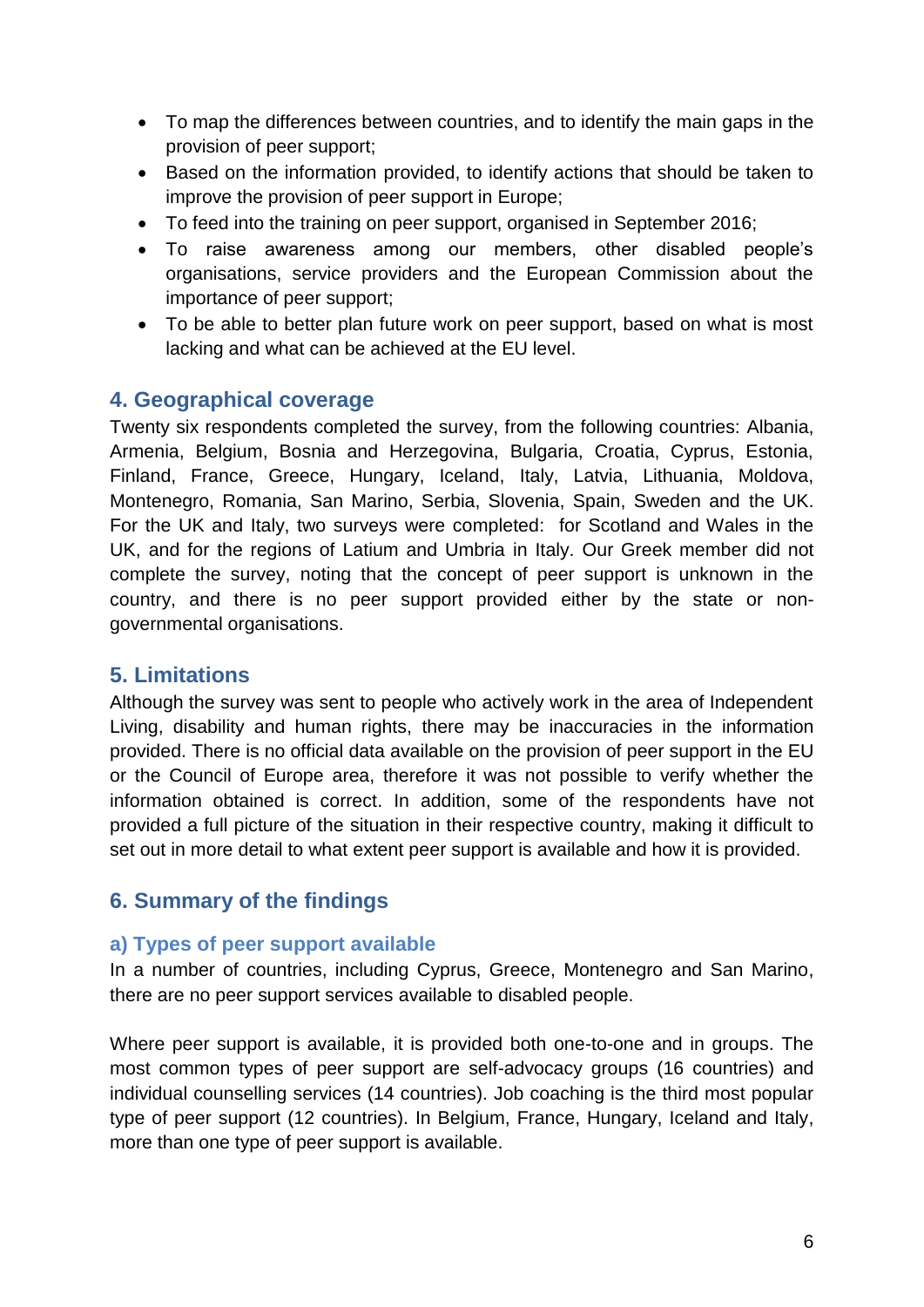There are certain differences between different regions within a country or between municipalities, in how peer support is provided: whether it is formal or informal, the types of peer support available, how it is funded and who provides it. The respondent from Italy noted the difficulty in collecting data about the peer support provided when there is no separate budget line for peer support:

*"Everything depends on the regions and there is no funding allocated specifically for peer support. There can be cases in which some associations get general funding and then, among other things, provide peer support. But you cannot know, because the funding is general and then each association allocates it to different activities."*

#### **b) Providers of peer support**

Peer support is provided by a wide range of providers (Box 2).

A total of 18 countries reported that peer support is provided by non-governmental organisations (NGOs), disabled people"s organisations (DPOs) or Centres for Independent Living (CILs). It should be noted, however, that not every country has a CIL, or there can be only one CIL in the country; for example, in Bulgaria, CIL Sofia is the sole existing Independent Living organisation. In 5 countries, peer support is provided by self-advocacy groups<sup>3</sup>: Albania, Belgium, France, Hungary and Scotland. In 6 countries, peer support is provided through service providers, both public and private. For example, in France, private companies provide job coaching, as is the case in Serbia. It was again highlighted that the type of support and the way peer support is provided depend on the region/municipality where the disabled person lives.

| <b>Country</b>      | <b>DPO/NGO/CIL</b>        | Self-advocacy | <b>Service</b> | <b>Rehab</b> | <b>Housing</b> |
|---------------------|---------------------------|---------------|----------------|--------------|----------------|
|                     |                           | groups        | provider       | centre       | services       |
| <b>Albania</b>      | $\boldsymbol{\mathsf{x}}$ | X             |                |              |                |
| <b>Armenia</b>      | X                         |               |                |              |                |
| <b>Belgium</b>      | X                         | X             | X              |              |                |
| Bosnia &            | X                         |               |                | X            |                |
| Herzegovina         |                           |               |                |              |                |
| <b>Bulgaria</b>     | X                         | N/A           | N/A            | N/A          | N/A            |
| Cyprus <sup>4</sup> |                           |               |                |              |                |
| <b>Croatia</b>      | $\mathsf{x}$              |               |                |              |                |
| <b>Estonia</b>      |                           |               |                |              |                |
| <b>Finland</b>      |                           |               |                |              | $\mathsf{x}$   |
| <b>France</b>       |                           | X             | x (job         |              |                |

1

 $3$  This term refers to all types of self-advocacy groups, regardless of the type of impairment. <sup>4</sup> The respondent from Cyprus indicated peer support was provided by paid staff, but did not state where they were based.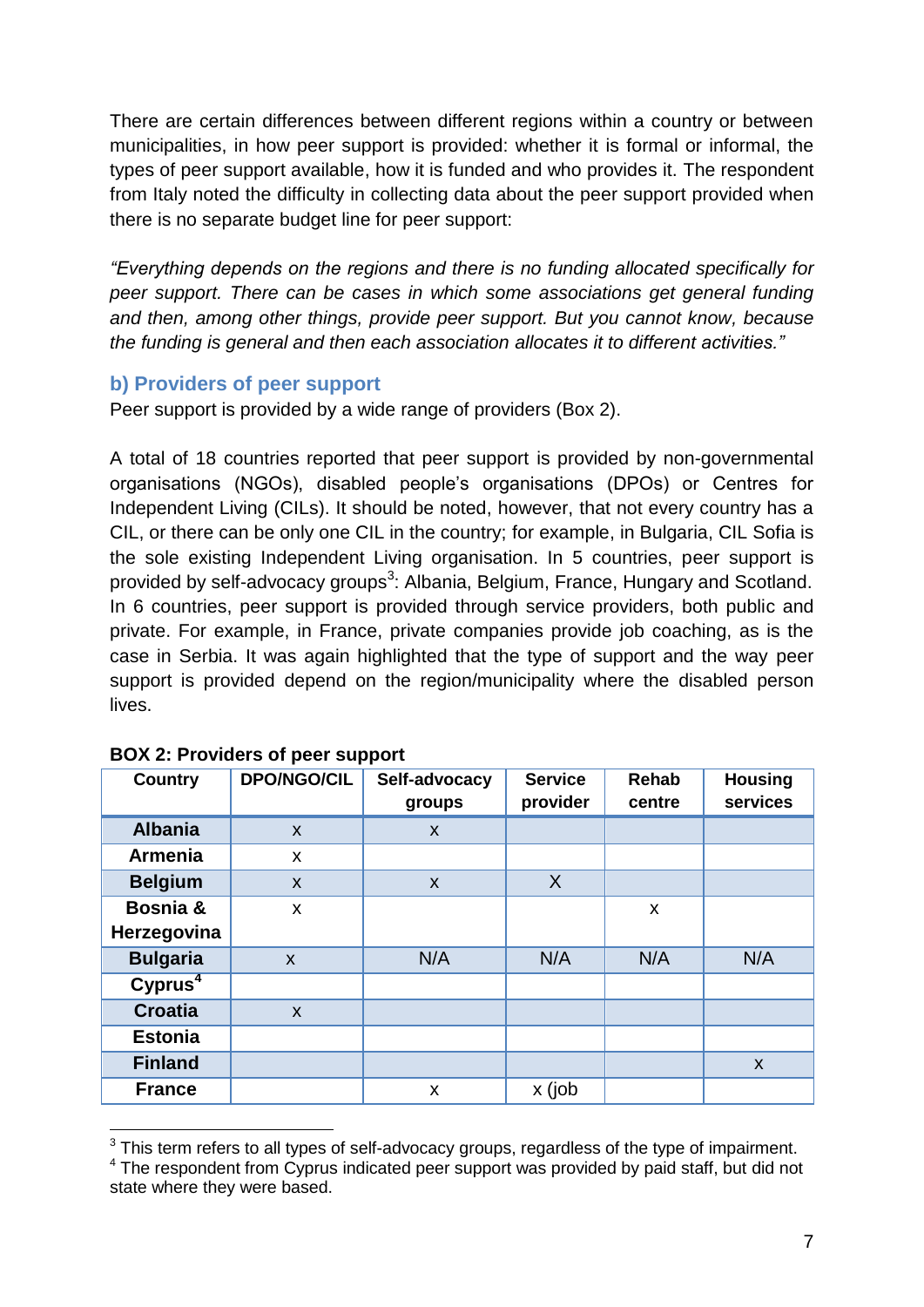|                   |                           |              | coaching)          |     |                    |
|-------------------|---------------------------|--------------|--------------------|-----|--------------------|
| <b>Greece</b>     | N/A                       | N/A          | N/A                | N/A | N/A                |
| <b>Hungary</b>    | $\boldsymbol{\mathsf{x}}$ | X            |                    |     | $\pmb{\mathsf{X}}$ |
| <b>Iceland</b>    | $\mathsf{x}$              |              |                    |     |                    |
| <b>Italy</b>      | $\mathsf{x}$              |              |                    |     |                    |
| (Latium)          |                           |              |                    |     |                    |
| <b>Italy</b>      | $\boldsymbol{\mathsf{X}}$ |              | $\boldsymbol{X}$   |     |                    |
| (Umbria)          |                           |              |                    |     |                    |
| Latvia            |                           |              | $\pmb{\mathsf{X}}$ |     |                    |
| Lithuania         | $\mathsf{x}$              |              |                    |     |                    |
| <b>Moldova</b>    | $\mathsf{x}$              |              |                    |     |                    |
| <b>Montenegro</b> | N/A                       | N/A          | N/A                | N/A | N/A                |
| Romania           | $\mathsf{x}$              |              |                    |     |                    |
| <b>San Marino</b> | N/A                       | N/A          | N/A                | N/A | N/A                |
| <b>Serbia</b>     | $\mathsf{x}$              |              |                    |     |                    |
| <b>Slovenia</b>   | $\mathsf{x}$              |              |                    |     |                    |
| <b>Spain</b>      | $\mathsf{x}$              |              | X                  |     |                    |
| <b>Sweden</b>     | X                         |              | X                  |     |                    |
| <b>UK</b>         | X                         | $\mathsf{x}$ |                    |     |                    |
| (Scotland)        |                           |              |                    |     |                    |
| <b>UK (Wales)</b> |                           |              |                    |     |                    |
| Total:            | 18                        | 5            | $6\phantom{1}$     | 1   | $\overline{2}$     |

# **c) Funding**

#### **By the state/region/municipality or other official authority**

In most countries (17 in total), there is no state, regional or local funding for peer support. These include: Albania, Armenia, Belgium, Bosnia and Herzegovina, Bulgaria, Croatia, Cyprus, Hungary, Iceland, Italy (Latium), Lithuania, Montenegro, Romania, Serbia, Slovenia, Spain and Wales.

In Estonia, the state is funding peer counselling as a rehabilitation service or as a measure to get disabled people into the labour market. The state budget and the European Social Fund (ESF) jointly fund the service. There are no legal restrictions on the type of body which can provide social rehabilitation services or peer support as a labour market inclusion method.

In Finland, peer support has been available for 10 years, with the funding considered as sufficient for the needs of disabled people. In Latvia, the service has also been available for 10 years. However, the limited funding does not cover all who need this kind of support. France reports that only "*the funding of the peer support group for*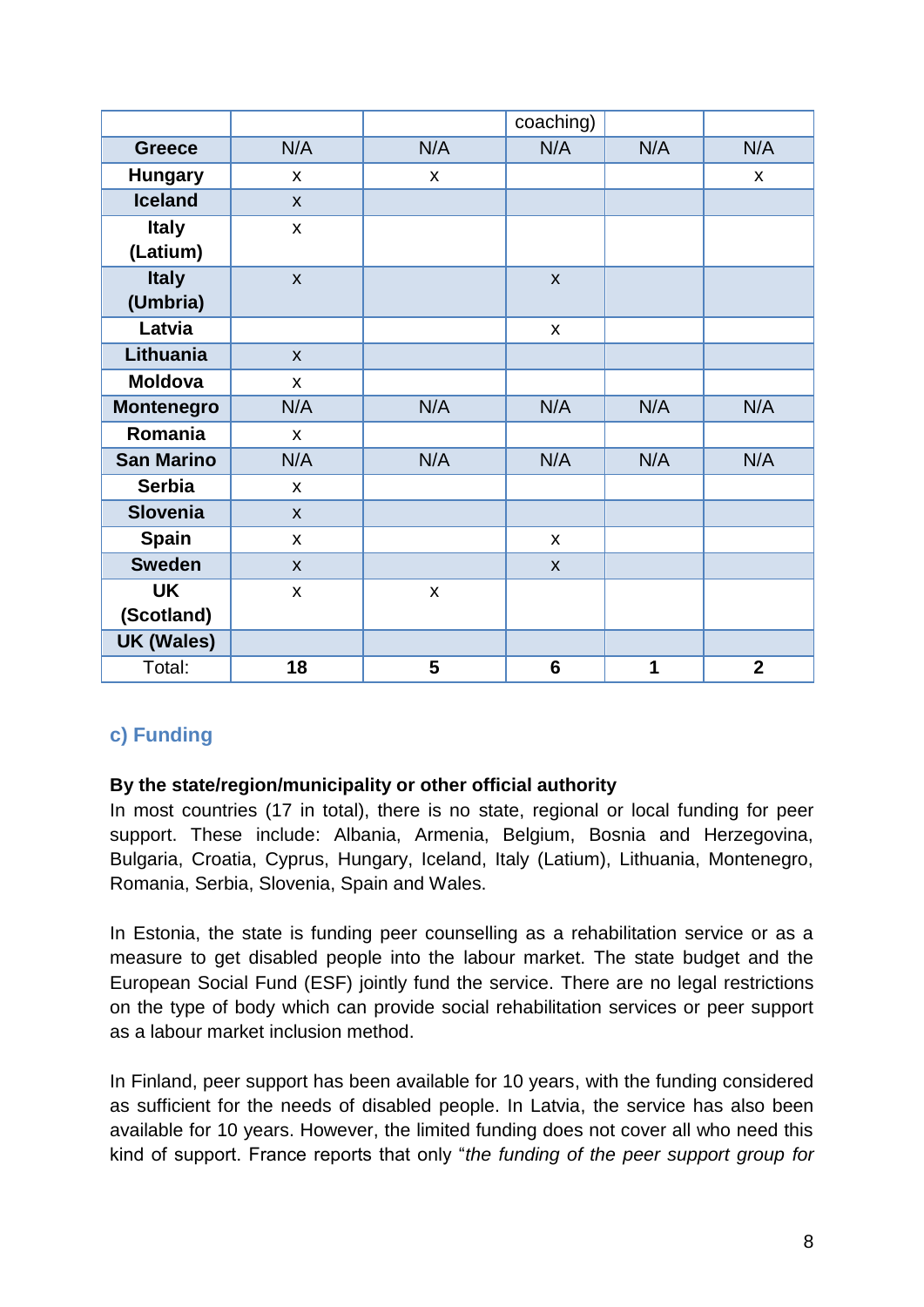*people with psychosis (GEM) comes from the State".* In Moldova, a small amount of funding is provided by the local community centres.

In Scotland, funding for peer support services comes partly from the Scottish Government and partly from the local authorities. Some funding is also raised by charitable donations or grants from charitable trusts. The level of support varies across local authorities and, therefore, the level of service and availability of peer support also varies.

In Serbia, peer counselling is a compulsory element of personal assistance services. However, this service receives limited funding or none at all, leading to the provision of peer support by non-governmental organisations on a voluntary basis.

#### **Other funding**

Asked whether peer support is provided through other funding, such as projects, donations, lottery, etc., 20 respondents reported that organisations apply for funding through projects. Only Belgium, France and Montenegro answered with a "no". Peer support was reported as being provided on a voluntary basis in Bulgaria, Belgium, Iceland and Romania.

#### **d) Legislation and policy covering peer support**

ENIL"s survey showed that 7 out of 16 countries have legislation or policy on peer support in place at the national level. These include: Albania, Estonia, France, Latvia, Scotland, Serbia and Sweden. In Albania and Serbia, peer support is not explicitly mentioned in the legislation, but the law offers the possibility to organise and license a service that responds to users' needs.

Sixteen countries have no policy on peer support. These are: Armenia, Belgium, Bosnia and Herzegovina, Bulgaria, Croatia, Cyprus, Hungary, Iceland, Italy (Latium), Lithuania, Moldova, Montenegro, Romania, Slovenia, Spain, Wales.

#### **e) Understanding the importance of peer support**

The survey aimed to assess the degree to which key stakeholders – disabled people, local authorities and service providers – understand the importance of peer support for Independent Living. The level of understanding was assessed on a scale from 0 to 10, where 0 means "do not understand at all" and 10 means "fully understand". The results show that disabled people and their organisations are considered to be those most aware of the importance of peer support, with an average score of 6,2. Authorities scored low, with an average estimate of 2,7 out of 10. Service providers were rated slightly better, with 4,2 out of 10.

### **7. Conclusions**

Results of the ENIL survey indicate that the concept of "peer support" is still not well known in many European countries, and that peer support lacks state funding. ENIL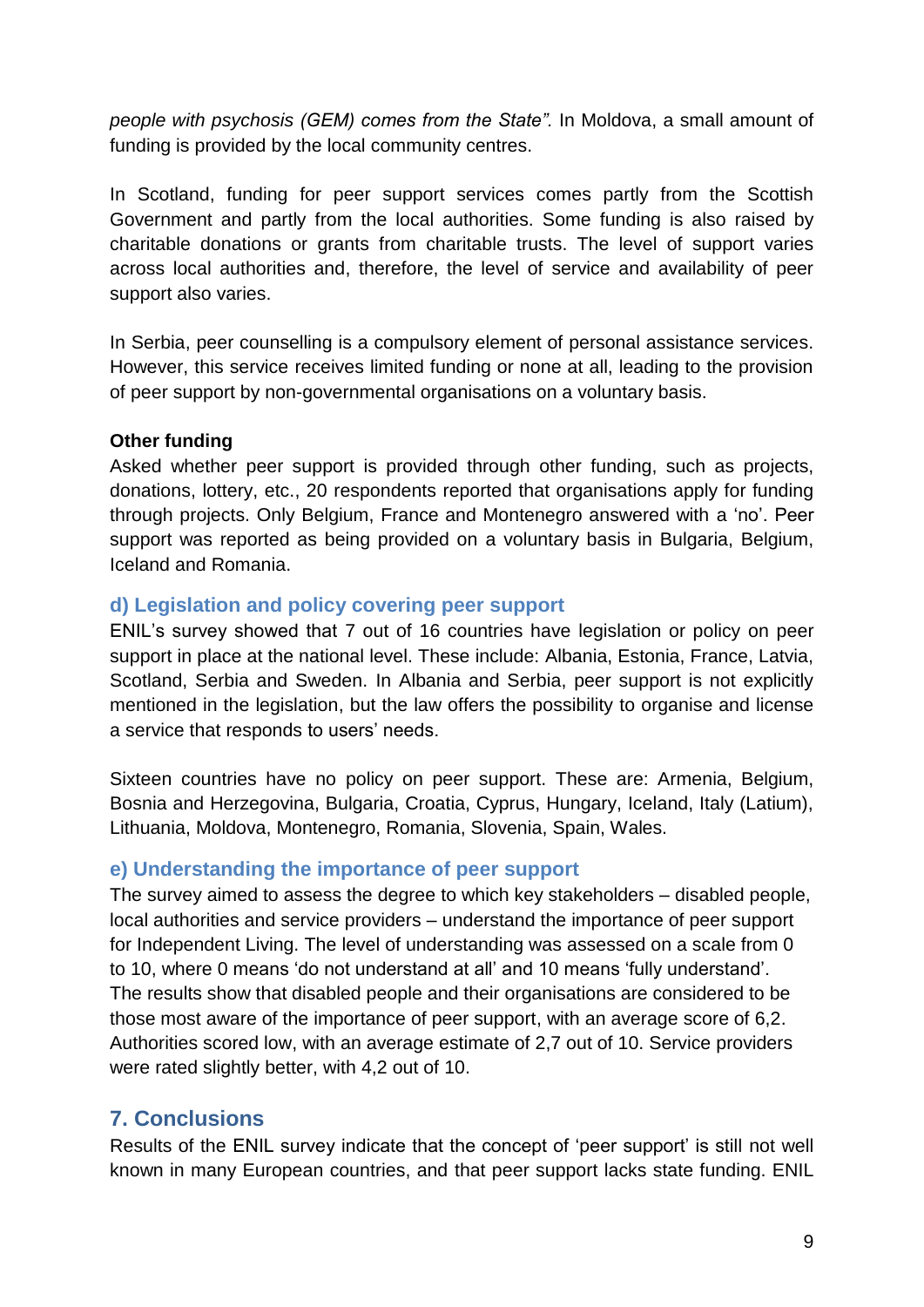finds this problematic, as peer support is central to the effective implementation of Article 19 of the CRPD and the closure of institutions. There is, therefore, a need to advocate for the provision of peer support services at all levels in society, as everyone, regardless of where they live, should have access to this important tool for empowerment. It is discriminatory if individuals in the same country cannot access the same service.

Considering that funding from the state, regional or local authorities is either lacking or is too scarce, DPOs are forced to look for project funding. Although project funding enables them to provide peer support, it is usually short term, which severely limits the availability of the service. As a result, many DPO members become peer supporters on a voluntary basis – they provide peer support in their free time and without being paid, which is unsustainable. There is, therefore, a need to raise awareness about the crucial importance of peer support for independent living of disabled people.

The survey shows that disabled people themselves and their organisations lack understanding about the importance of peer support. Possible reasons for this, as suggested by those who completed the survey, are: mentality, the prevailing medical model of disability and the lack of awareness raising about the concept of peer support, which is still unknown in many European countries. This points to the need for awareness raising and empowerment of disabled people themselves.

#### **8. Recommendations**

ENIL believes that all disabled people must have access to peer support, which facilitates and supports their right to live independently in the community. For this to happen, we urge the national, regional and local governments to take the following actions:

- Adopt legislation on peer support, which is compliant with the UN Convention on the Rights of Persons with Disabilities and reflects the philosophy of the Independent Living Movement;
- Ensure that peer support is supported at the national level, with the funding allocated to the individual, to ensure equal access throughout the country;
- Ensure that peer support services are in line with the social and the human rights model of disability, and not carried out using a medical approach;
- Improve data collection about the availability of peer support, to enable the development of adequate legislation and policy in this area.
- Support local CILs to improve their capacity for delivering and promoting peer support.
- Ensure deinstitutionalisation strategies or programmes include peer support services.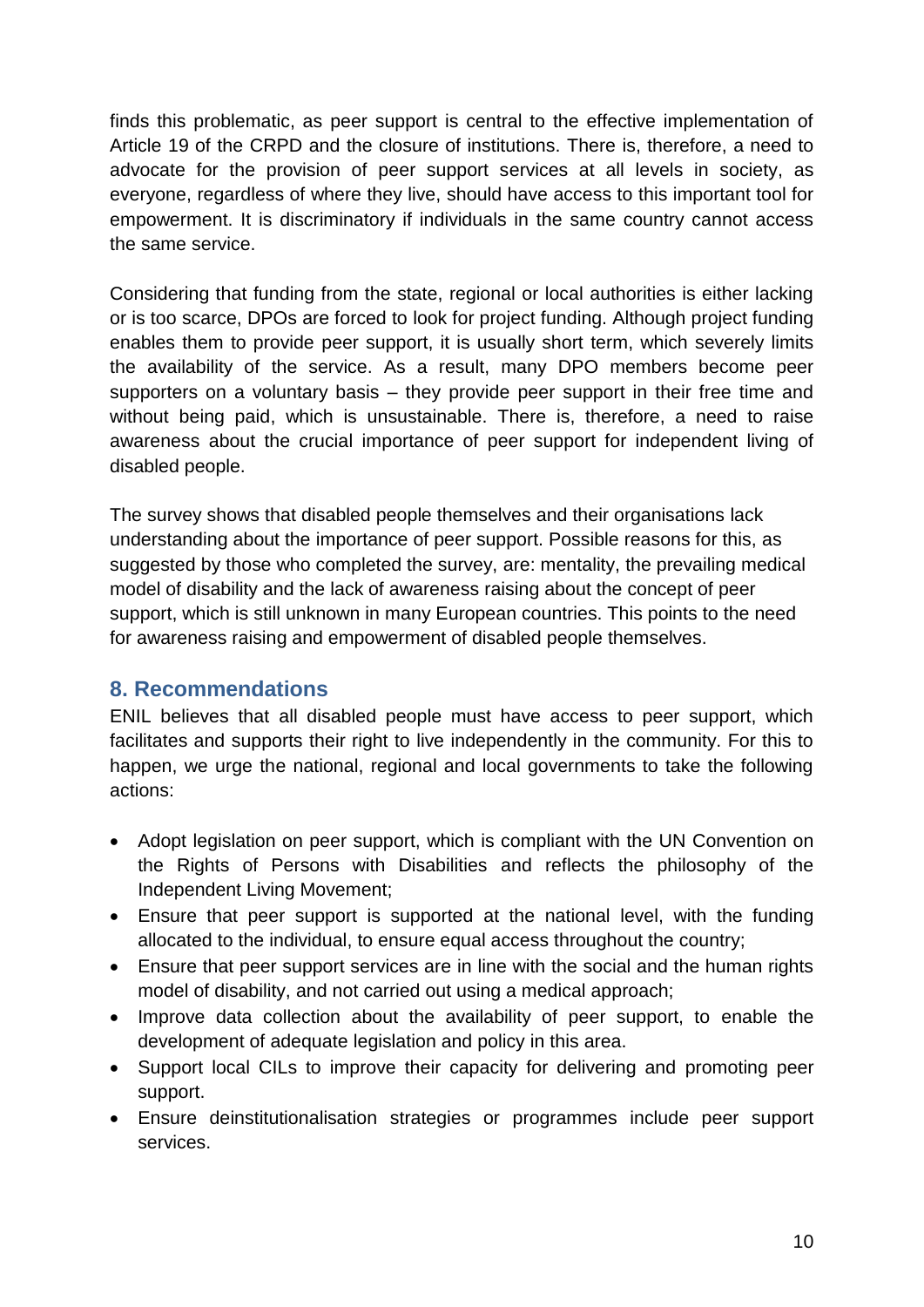# **Annex 1: Questionnaire**

#### **I. General information**

| <b>Country/region:</b>                  |  |
|-----------------------------------------|--|
| Date:                                   |  |
| <b>Contact person:</b>                  |  |
| Email address of the contact<br>person: |  |

# **II. Information about peer support**

| 1. What types of peer support exist in<br>your country (for<br>example, |                              |
|-------------------------------------------------------------------------|------------------------------|
| individual counselling,<br>job                                          |                              |
| mentoring, self-advocacy groups,                                        |                              |
| $etc.$ )?                                                               |                              |
| 2. How is peer support provided (for                                    |                              |
| example,<br>Centres<br>by<br>for                                        |                              |
| Independent Living, public<br>or                                        |                              |
| private service providers, etc.)?                                       |                              |
| 3.Is funding for peer support                                           | <b>YES/NO</b>                |
| provided<br>by<br>the                                                   |                              |
| state/region/municipality or other                                      | (If no, go to question 4)    |
| official authority (please specify                                      |                              |
| the type of authority)?                                                 |                              |
| 3.1. How long has such funding                                          |                              |
| been available?                                                         |                              |
| 3.2. Who can receive funding to                                         |                              |
| provide peer support (e.g.                                              |                              |
| non-governmental                                                        |                              |
| organisations,<br>private                                               |                              |
| companies)?                                                             |                              |
| 3.3. In your opinion, is this funding                                   |                              |
| adequate to the needs?                                                  |                              |
| 4. Is peer support provided using                                       |                              |
| other funding, such as projects,                                        |                              |
| donations, lottery, etc. (please give                                   |                              |
| details)?                                                               |                              |
| legislation or policy<br>there<br>5.1s                                  | <b>YES/NO</b>                |
| covering peer support?                                                  |                              |
|                                                                         | (If no, go to question $6$ ) |
|                                                                         |                              |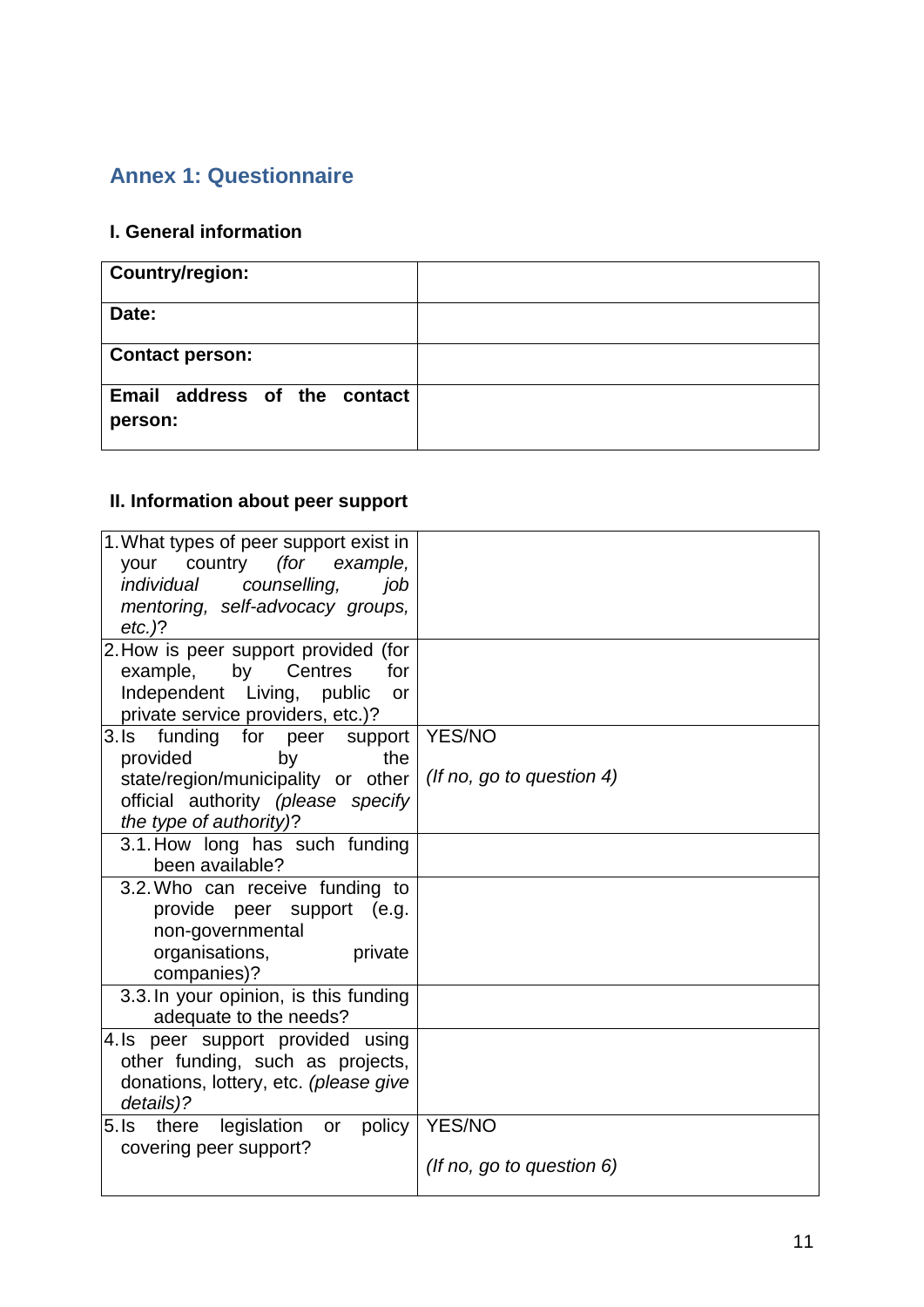| 5.1. Please give the full name of<br>the legislation/policy<br>-in<br>English and in your<br>language?<br>5.2. When was it adopted?                                                                                                                                       |                                                                                                                                                                                                                                                                 |
|---------------------------------------------------------------------------------------------------------------------------------------------------------------------------------------------------------------------------------------------------------------------------|-----------------------------------------------------------------------------------------------------------------------------------------------------------------------------------------------------------------------------------------------------------------|
| 5.3. How is peer support defined<br>in the legislation/policy?<br>5.4. Does it say anything about<br>funding for peer support?                                                                                                                                            |                                                                                                                                                                                                                                                                 |
| 16. Do<br>the<br>stakeholders<br>main<br>understand the importance of peer<br>support for the independent living<br>of disabled people? (Please, give<br>your answers on a scale from 0 to<br>10, where 0 is 'do not understand<br>at all' and 10 is 'fully understand')? | <b>Authorities</b><br>$0 - 1 - 2 - 3 - 4 - 5 - 6 - 7 - 8 - 9 - 10$<br>Disabled people and organisations of disabled<br>people<br>$0 - 1 - 2 - 3 - 4 - 5 - 6 - 7 - 8 - 9 - 10$<br>Service providers<br>$0 - 1 - 2 - 3 - 4 - 5 - 6 - 7 - 8 - 9 - 10$<br>Comments: |
| 7. Other comments?                                                                                                                                                                                                                                                        |                                                                                                                                                                                                                                                                 |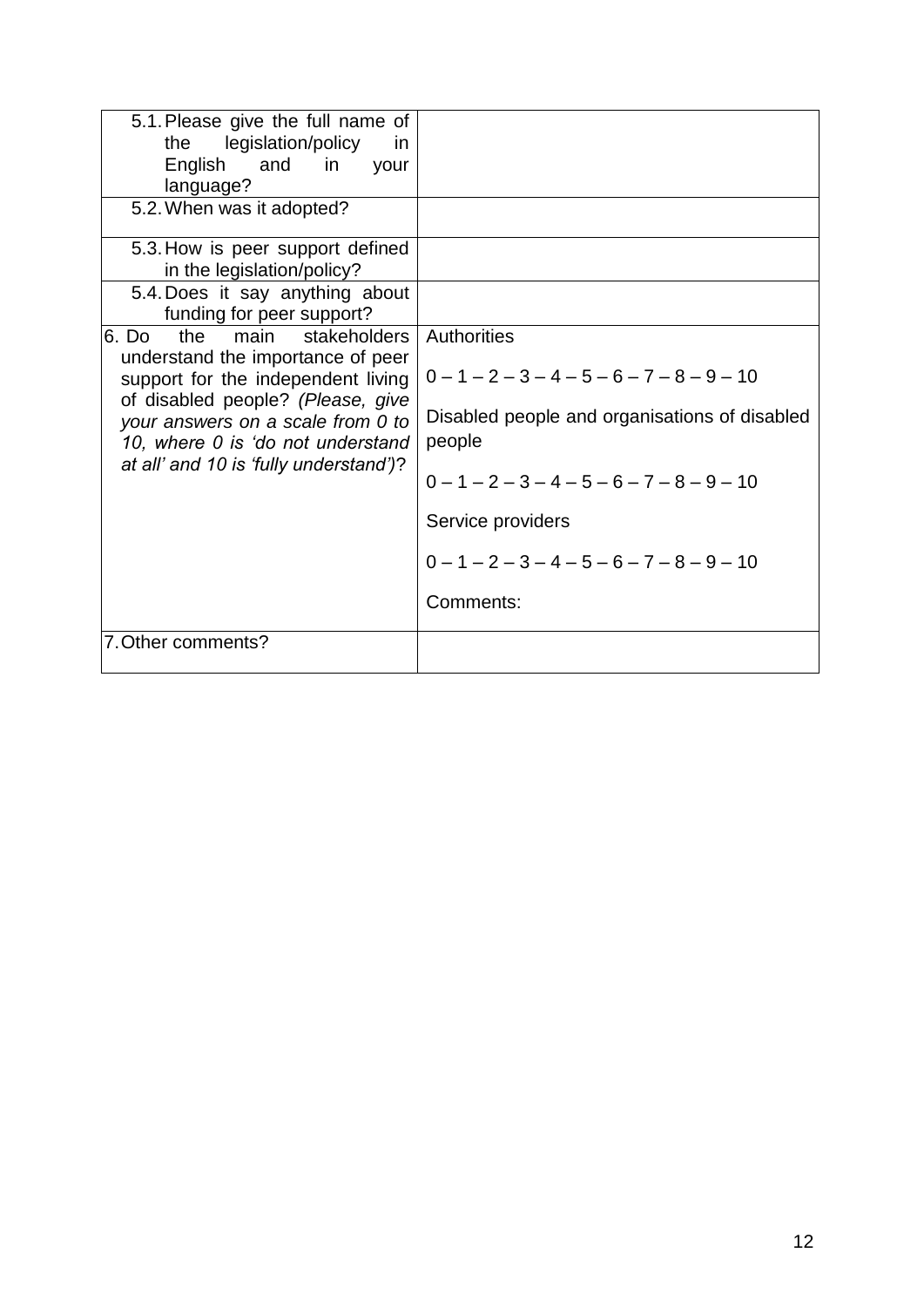# **Annex 2: List of respondents**

| <b>Name</b>                      | Organisation                                            | <b>Country</b>         |
|----------------------------------|---------------------------------------------------------|------------------------|
|                                  |                                                         |                        |
| Anisa Proda                      |                                                         | Albania                |
| Suela Lala                       |                                                         | Albania                |
| Armen Alaverdyan                 | <b>UNISON NGO</b>                                       | Armenia                |
| Peter Lambreghts                 | Onafhankelijk Leven                                     | <b>Belgium</b>         |
| Sanja Jokic                      |                                                         | Bosnia and Herzegovina |
| Tanja Mandić Djokić              | <b>Association Women with</b><br>Disabilities "NIKA"    | Bosnia and Herzegovina |
| Dilyana Deneva                   | Centre for Independent<br>Living Sofia                  | <b>Bulgaria</b>        |
| Janko Ehrlich-Zdvořák            | Spinalne ozljede Zagreb                                 | Croatia                |
| <b>Chrysis Michaelides</b>       |                                                         | Cyprus                 |
| Mari Siilsalu                    | <b>ENIL</b>                                             | Estonia                |
| <b>Maarit Aalto</b>              | Aspa                                                    | Finland                |
| Eve Gardien                      |                                                         | France                 |
| Kamil Goungor                    | i-living                                                | Greece                 |
| Kata Kiss-Miklós & Eva           | National Federation of                                  | Hungary                |
| Caesar                           | <b>Disabled Persons'</b><br><b>Associations - MEOSZ</b> |                        |
| Stefán Vilbergsson               |                                                         | Iceland                |
| Marina Voudouri                  | ENIL, ENIL Italia                                       | Italy (Latium)         |
| <b>Francesco Conti</b>           | <b>ENIL Italia</b>                                      | Italy (Umbria)         |
| Mārtiņš Karnītis                 |                                                         | Latvia                 |
| Kristina Dūdonytė                |                                                         | Lithuania              |
| Elena Ratoi                      | Mottivation                                             | Moldova                |
| Marijeta Mojašević               |                                                         | Montenegro             |
| <b>Iulia Danila</b>              | <b>Fundatia Rafael Coldea</b>                           | Romania                |
| Raluca Oancea                    |                                                         |                        |
| Mirko Tomassoni                  | <b>Attiva Mente</b>                                     | San Marino             |
| <b>Bill Scott</b>                | <b>Inclusion Scotland</b>                               | Scotland               |
| Milanka Lana Nikolić             | Youth Initiative for Human<br><b>Rights</b>             | Serbia                 |
| Milica Mima Ružičić-<br>Novković | <b>CIL Serbia</b>                                       | Serbia                 |
| <b>Katrin Modic</b>              | <b>YHD</b>                                              | Slovenia               |
| Javier Arroyo Méndez             | <b>ASPAYM Madrid</b>                                    | Spain                  |
| Jamie Bolling                    | <b>ENIL</b>                                             | Sweden                 |
| Joe Powell                       | All Wales People Frist                                  | Wales                  |